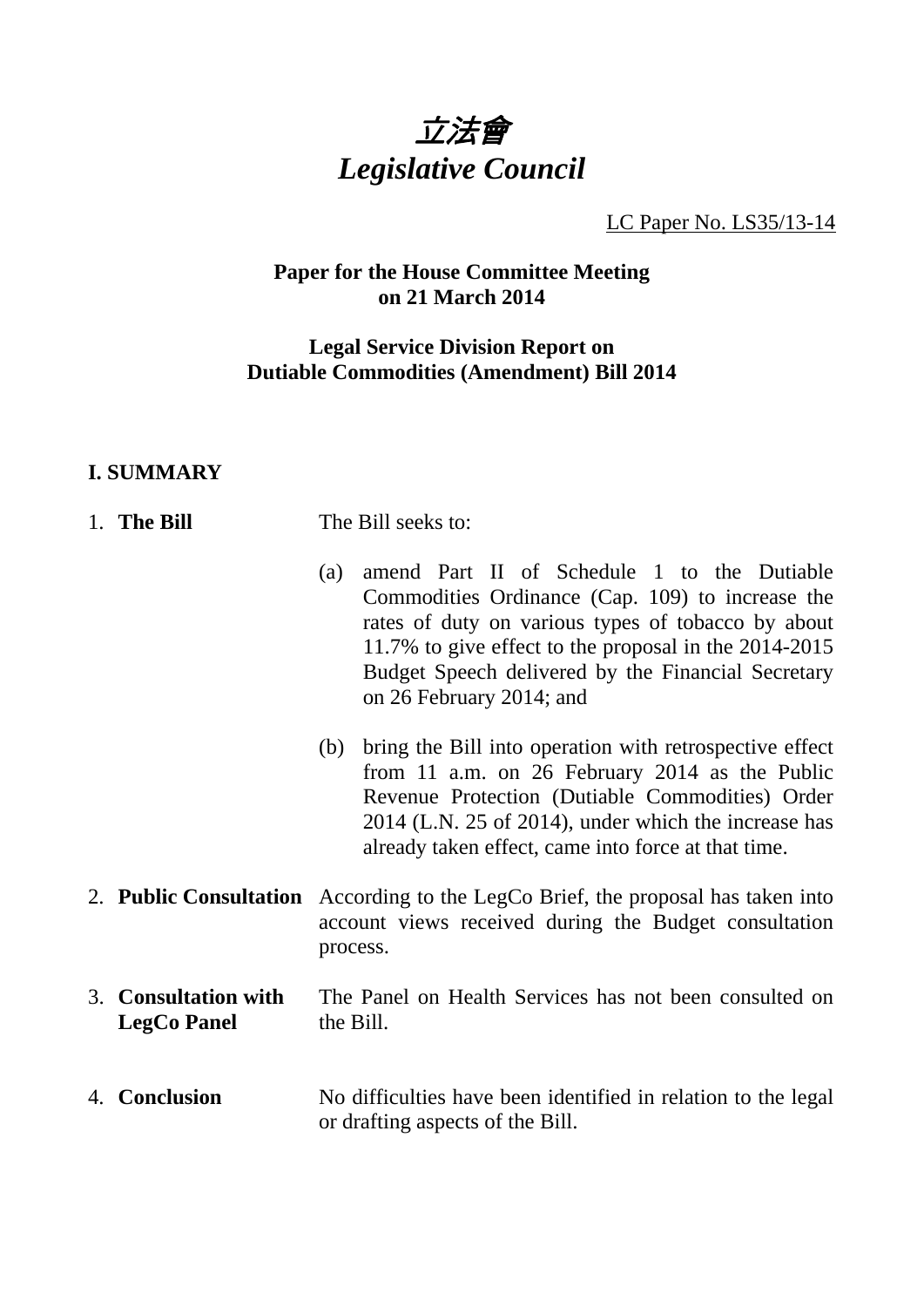### **II. REPORT**

 The date of First Reading of the Bill is 19 March 2014. Members may refer to the Legislative Council (LegCo) Brief (File Ref.: FH CR1/4041/05) issued by the Food and Health Bureau on 5 March 2014 for further details.

#### **Object of the Bill**

2. The Bill seeks to amend the Dutiable Commodities Ordinance (Cap. 109) to increase the rates of duty on various types of tobacco to give effect to the proposal in the 2014-2015 Budget Speech delivered by the Financial Secretary on 26 February 2014 (Budget Speech).

#### **Provisions of the Bill**

3. The Bill proposes to amend Part II of Schedule 1 to Cap. 109 to increase the rates of duty on various types of tobacco by about 11.7% as follows –

| <b>Tobacco Products</b> |                                                                                                | <b>Existing rates</b><br>$\left( \text{\$}\right)$ | Proposed rates<br>$\Phi$ |
|-------------------------|------------------------------------------------------------------------------------------------|----------------------------------------------------|--------------------------|
| (a)                     | for each 1 000 cigarettes                                                                      | 1,706                                              | 1,906                    |
| (b)                     | cigars                                                                                         | 2,197/kg                                           | 2,455/kg                 |
| (c)                     | Chinese prepared tobacco                                                                       | 419/kg                                             | 468/kg                   |
| (d)                     | all other manufactured tobacco except<br>tobacco intended for the manufacture<br>of cigarettes | 2,067/kg                                           | 2,309/kg                 |

4. According to paragraph 4 of the LegCo Brief, tobacco duty was last increased in 2011. As stated in paragraph 8 of the LegCo Brief, the proposed increase is to sustain the effectiveness of tobacco duty as a tobacco control measure. At paragraph 128 of the Budget Speech, the Financial Secretary proposed to increase the duty on cigarettes by 20 cents per stick (i.e. an increase by  $\$4$  per pack)<sup>1</sup> with immediate effect, bringing the proportion of tobacco duty to the retail price of cigarettes to about 70% which meets the minimum level recommended by the World

<sup>&</sup>lt;sup>1</sup> According to paragraph 8 of the LegCo Brief, the average retail price per pack of cigarettes would increase from \$50 to \$54.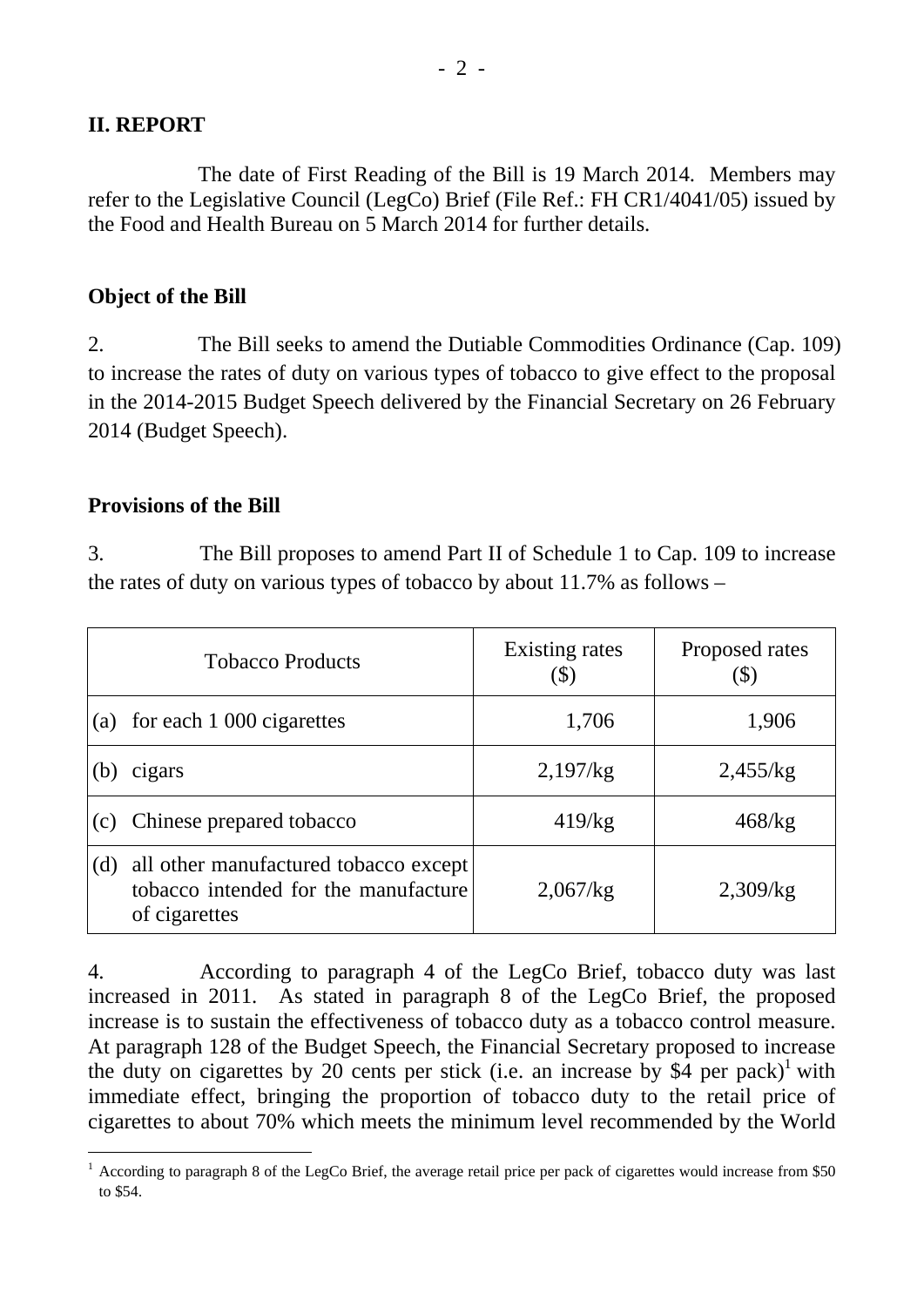Health Organization. According to the Financial Secretary, the proposed increase is not a budgetary measure to increase revenue, but is an effective means of tobacco control to lower the health risks of the public, as it helps reduce direct medical expenses caused by smoking and second-hand smoking.

5. On the day of the Budget Speech (i.e. 26 February 2014), the Chief Executive, after consultation with the Executive Council, made the Public Revenue Protection (Dutiable Commodities) Order 2014 (L.N. 25 of 2014) (the Order) under section 2 of the Public Revenue Protection Ordinance (Cap. 120) to give immediate effect to the proposed increase of tobacco duty. The Order came into force at 11 a.m. on the same day. The Schedule to the Order contains a proposed bill to amend Cap. 109, which is identical to the Bill. Members may refer to paragraphs 1 to 5 of LC Paper No. LS31/13-14 for our report on the Order.

6. The Order is a temporary measure. By virtue of section 5(2) of Cap. 120, the Order shall expire and cease to be in force upon –

- (a) the notification in the Gazette of the rejection by LegCo of the Bill;
- (b) the notification in the Gazette of the withdrawal of the Bill or the Order;
- (c) the Bill, with or without modification, becoming law in the ordinary manner; or
- (d) the expiration of 4 months (i.e. 26 June 2014) from the day on which the Order came into force,

whichever event first happens.

7. No Subcommittee has been formed to study the Order.

# **Commencement**

8. The Bill, if enacted, would be deemed to have come into operation at 11 a.m. on 26 February 2014. This would bring the commencement of the enacted Ordinance retrospectively to the commencement of the Order.

# **Public Consultation**

9. According to paragraph 16 of the LegCo Brief, the legislative proposal has been formulated after taking into account views received during the Budget consultation process.